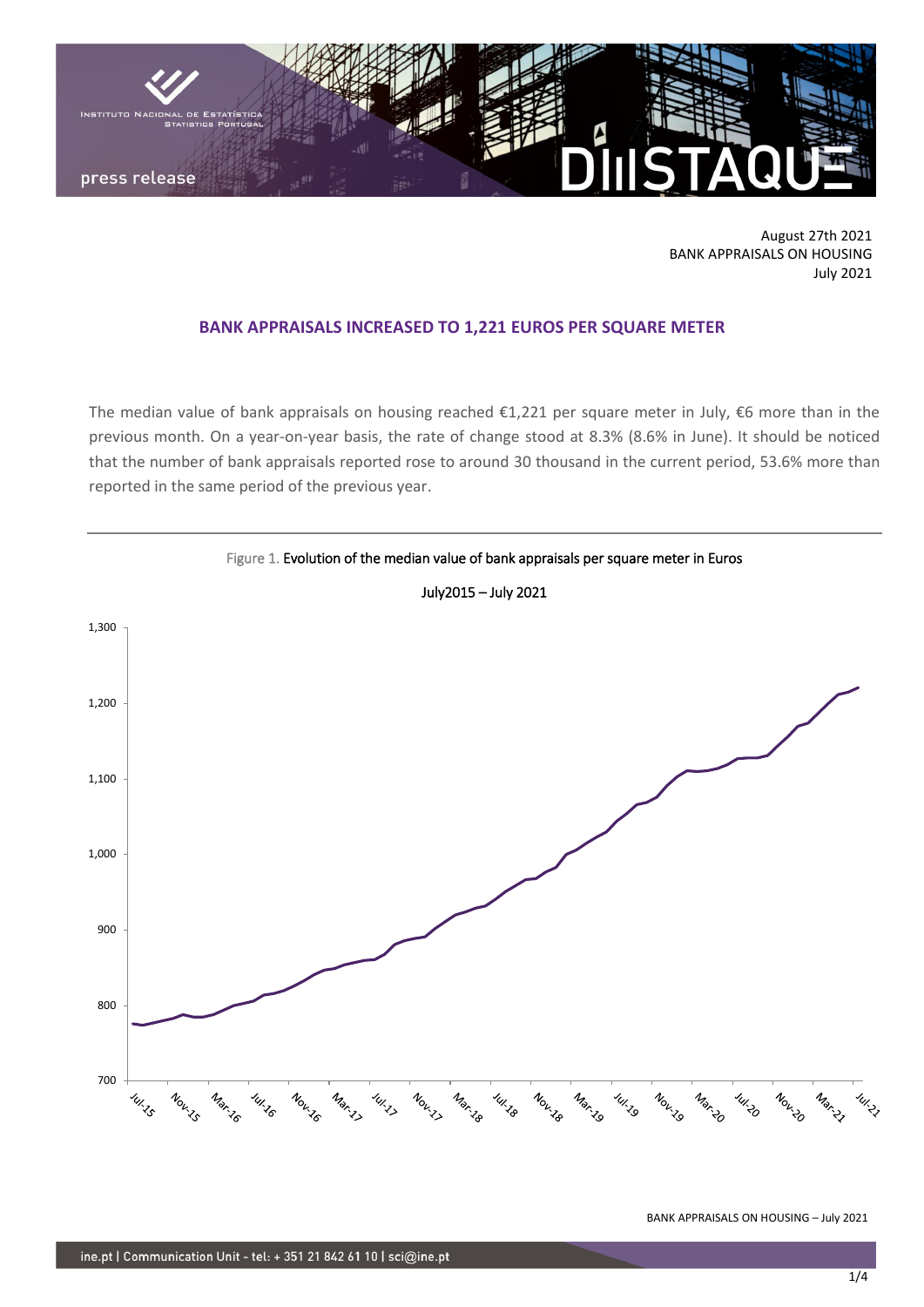

## BANK APPRAISALS ON HOUSING

|                                       | <b>Portugal</b> |                                     |                | <b>NUTS II Regional breakdown</b> |            |            |                |                   |               |                                 |                |                  |
|---------------------------------------|-----------------|-------------------------------------|----------------|-----------------------------------|------------|------------|----------------|-------------------|---------------|---------------------------------|----------------|------------------|
| <b>Month</b>                          |                 |                                     |                | <b>Norte</b>                      |            |            | Centro         |                   |               | Área metropolitana de<br>Lisboa |                |                  |
|                                       | All Dwellings   | <b>Apartments</b>                   | Houses         | All Dwellings                     | Apartments | Houses     | All Dwellings  | <b>Apartments</b> | Houses        | All Dwellings                   | Apartments     | Houses           |
| $Jul-20$                              | 1,127           | 1,229                               | 964            | 996                               | 1,055      | 922        | 847            | 884               | 816           | 1,488                           | 1,480          | 1,513            |
| Aug-20                                | 1,128           | 1,234                               | 956            | 1,000                             | 1,067      | 910        | 843            | 879               | 802           | 1,499                           | 1,492          | 1,529            |
| Sep-20                                | 1,128           | 1,233                               | 953            | 992                               | 1,058      | 904        | 832            | 869               | 797           | 1,493                           | 1,486          | 1,528            |
| Oct-20                                | 1,131           | 1,239                               | 947            | 993                               | 1,061      | 903        | 829            | 870               | 788           | 1,504                           | 1,496          | 1,533            |
| <b>Nov-20</b>                         | 1,144           | 1,252                               | 954            | 994                               | 1,063      | 902        | 833            | 869               | 795           | 1,507                           | 1,495          | 1,555            |
| Dec-20                                | 1,156           | 1,266                               | 957            | 1,000                             | 1,078      | 913        | 836            | 872               | 800           | 1,525                           | 1,516          | 1,563            |
| $Jan-21$                              | 1,170           | 1,284                               | 968            | 1,009                             | 1,084      | 916        | 842            | 869               | 817           | 1,537                           | 1,533          | 1,552            |
| Feb-21                                | 1,174           | 1,291                               | 975            | 1,024                             | 1,092      | 933        | 843            | 882               | 812           | 1,558                           | 1,562          | 1,545            |
| $Mar-21$                              | 1,187           | 1,300                               | 993            | 1,033                             | 1,100      | 943        | 861            | 899               | 825           | 1,567                           | 1,570          | 1,551            |
| Apr-21                                | 1,200           | 1,314                               | 1,000          | 1,039                             | 1,110      | 948        | 866            | 903               | 820           | 1,582                           | 1,582          | 1,581            |
| $May-21$                              | 1,212           | 1,326                               | 1,012          | 1,046                             | 1,117      | 950        | 875            | 914               | 835           | 1,591                           | 1,586          | 1,606            |
| $Jun-21$                              | 1,215           | 1,339                               | 1,001          | 1,043                             | 1,117      | 945        | 870            | 918               | 825           | 1,600                           | 1,599          | 1,611            |
| $Jul-21$                              | 1,221           | 1,350                               | 998            | 1,051                             | 1,129      | 944        | 873            | 928               | 824           | 1,608                           | 1,606          | 1,612            |
| Month-on-month growth rates, in % (*) |                 |                                     |                |                                   |            |            |                |                   |               |                                 |                |                  |
| <b>Jul-20</b>                         | 0.7             | 0.7                                 | $0.0\,$        | 0.5                               | 0.7        | $-0.2$     | $-1.3$         | $-0.3$            | $-1.9$        | 0.2                             | 0.0            | 0.3              |
| Aug-20                                | $0.1\,$         | 0.4                                 | $-0.8$         | 0.4                               | $1.1\,$    | $-1.3$     | $-0.5$         | $-0.6$            | $-1.7$        | 0.7                             | 0.8            | $1.1\,$          |
| Sep-20                                | 0.0             | $-0.1$                              | $-0.3$         | $-0.8$                            | $-0.8$     | $-0.7$     | $-1.3$         | $-1.1$            | $-0.6$        | $-0.4$                          | $-0.4$         | $-0.1$           |
| Oct-20                                | 0.3             | 0.5                                 | $-0.6$         | $0.1\,$                           | 0.3        | $-0.1$     | $-0.4$         | $0.1\,$           | $-1.1$        | 0.7                             | 0.7            | 0.3              |
| <b>Nov-20</b>                         | $1.1\,$         | $1.0\,$                             | 0.7            | $0.1\,$                           | 0.2        | $-0.1$     | 0.5            | $-0.1$            | 0.9           | 0.2                             | $-0.1$         | $1.4\,$          |
| Dec-20                                | $1.0\,$         | $1.1\,$                             | 0.3            | 0.6                               | $1.4\,$    | $1.2\,$    | 0.4            | 0.3               | $0.6\,$       | 1.2                             | $1.4\,$        | 0.5              |
| $Jan-21$<br>Feb-21                    | $1.2\,$<br>0.3  | $1.4\,$<br>0.5                      | $1.1\,$<br>0.7 | 0.9<br>$1.5\,$                    | 0.6<br>0.7 | 0.3<br>1.9 | 0.7<br>$0.1\,$ | $-0.3$<br>1.5     | 2.1<br>$-0.6$ | 0.8<br>1.4                      | $1.1\,$<br>1.9 | $-0.7$<br>$-0.5$ |
| Mar-21                                | $1.1\,$         | 0.7                                 | $1.8\,$        | 0.9                               | 0.7        | $1.1\,$    | 2.1            | 1.9               | $1.6\,$       | 0.6                             | 0.5            | 0.4              |
| Apr-21                                | $1.1\,$         | $1.1\,$                             | 0.7            | 0.6                               | 0.9        | 0.5        | 0.6            | 0.4               | $-0.6$        | 1.0                             | 0.8            | 1.9              |
| $May-21$                              | $1.0\,$         | 0.9                                 | 1.2            | $0.7\,$                           | 0.6        | 0.2        | $1.0\,$        | $1.2\,$           | $1.8\,$       | 0.6                             | 0.3            | 1.6              |
| $Jun-21$                              | $0.2\,$         | $1.0\,$                             | $-1.1$         | $-0.3$                            | $0.0\,$    | $-0.5$     | $-0.6$         | 0.4               | $-1.2$        | 0.6                             | 0.8            | 0.3              |
| $Jul-21$                              | 0.5             | 0.8                                 | $-0.3$         | 0.8                               | 1.1        | $-0.1$     | 0.3            | 1.1               | $-0.1$        | 0.5                             | 0.4            | 0.1              |
|                                       |                 | Year-on-year growth rates, in % (*) |                |                                   |            |            |                |                   |               |                                 |                |                  |
| <b>Jul-20</b>                         | 8.0             | 8.8                                 | 7.7            | 10.4                              | 10.7       | 10.6       | 7.5            | 6.8               | 10.0          | 8.9                             | 8.5            | 9.1              |
| Aug-20                                | $7.0\,$         | 8.6                                 | 5.4            | 9.8                               | 11.3       | $7.7\,$    | 6.4            | $6.0\,$           | 6.8           | 8.2                             | 7.9            | 8.8              |
| Sep-20                                | 5.8             | $7.1\,$                             | 4.3            | $7.4$                             | 8.7        | $6.1\,$    | 4.8            | 4.3               | 6.3           | $6.0\,$                         | 5.5            | 8.8              |
| Oct-20                                | 5.8             | 7.3                                 | 3.6            | $7.0$                             | 8.8        | 5.2        | $4.0$          | 3.8               | 5.2           | 6.7                             | $6.1\,$        | 9.0              |
| <b>Nov-20</b>                         | 6.3             | $7.1\,$                             | 4.6            | 6.5                               | 8.4        | 5.3        | 3.9            | $2.5\,$           | 6.0           | 5.8                             | 4.8            | 9.9              |
| Dec-20                                | $6.0\,$         | $7.0\,$                             | 3.7            | 6.4                               | 9.0        | 5.8        | 2.5            | 2.0               | 4.8           | $6.0\,$                         | 5.2            | 9.1              |
| $Jan-21$                              | $6.1\,$         | $7.0\,$                             | 4.9            | $5.7\,$                           | 8.2        | 5.7        | 2.9            | 2.0               | 5.3           | 5.3                             | 4.6            | 8.6              |
| Feb-21                                | 5.7             | 6.9                                 | 5.1            | $6.4\,$                           | 8.3        | 6.6        | 2.6            | 4.1               | 3.4           | 5.3                             | $5.0\,$        | 7.8              |
| $Mar-21$                              | 6.9             | $7.5\,$                             | 7.6            | 7.6                               | 8.5        | 7.8        | 5.5            | 6.4               | 6.0           | 5.7                             | $5.2$          | 7.6              |
| Apr-21                                | 8.0             | 8.6                                 | 6.5            | 7.9                               | 9.1        | 6.9        | 4.3            | 4.9               | 2.8           | 6.7                             | $6.2\,$        | 8.1              |
| $May-21$                              | 8.8             | 9.4                                 | $6.2\,$        | 7.6                               | 9.0        | 4.6        | 3.7            | 3.9               | $2.5$         | 7.1                             | 6.8            | 8.1              |
| $Jun-21$                              | 8.6             | 9.8                                 | 3.8            | $5.2\,$                           | 6.6        | 2.3        | $1.4\,$        | $3.5\,$           | $-0.8$        | 7.7                             | 8.0            | 6.8              |
| $Jul-21$                              | 8.3             | 9.8                                 | $3.5\,$        | 5.5                               | $7.0\,$    | $2.4$      | $3.1\,$        | $5.0\,$           | $1.0\,$       | $8.1\,$                         | $8.5\,$        | 6.5              |

BANK APPRAISALS ON HOUSING – July 2021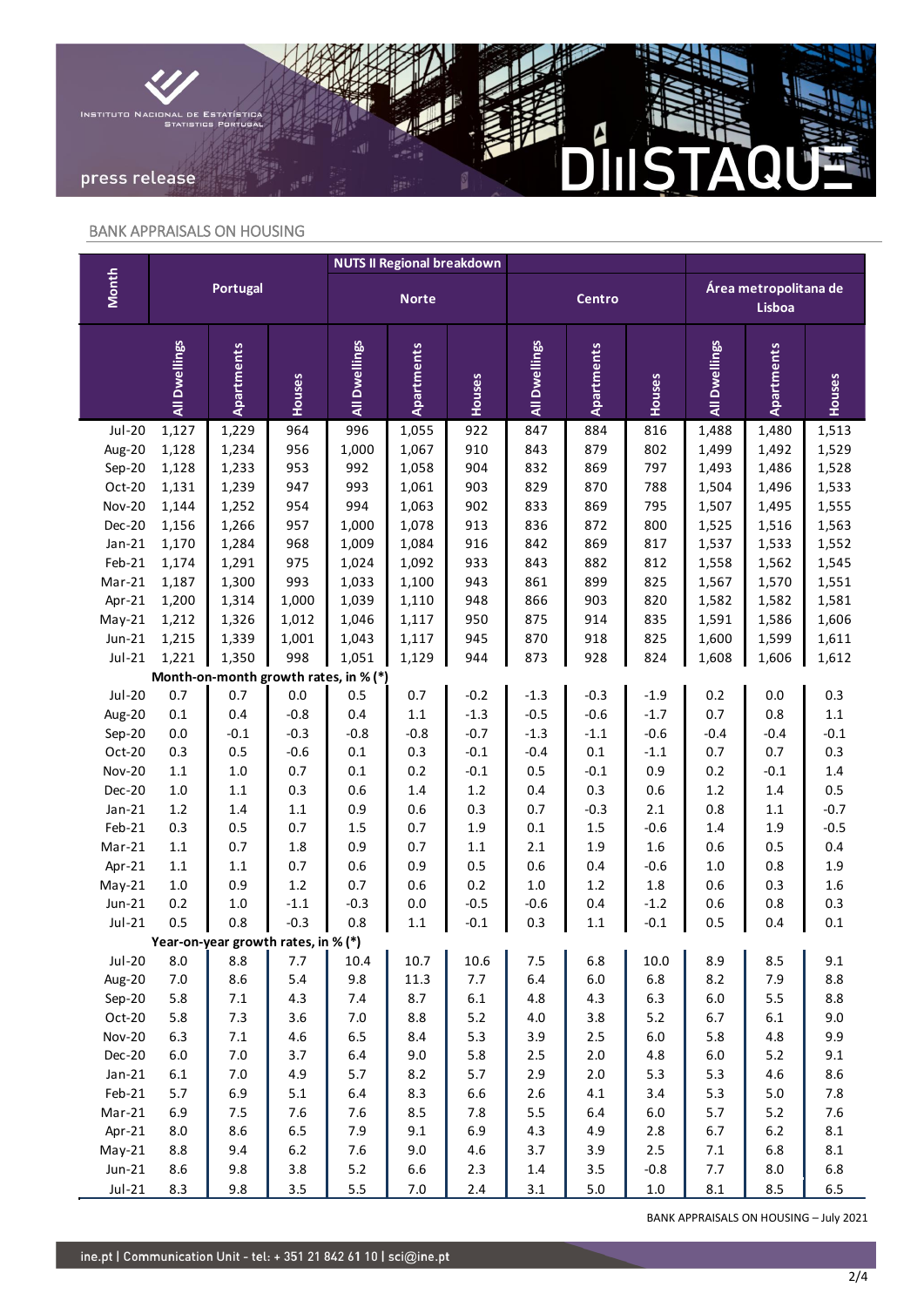

# BANK APPRAISALS ON HOUSING (continued)

|                         | <b>NUTS II Regional breakdown</b> |                                       |                   |                |            |               |                                      |                   |            |                                      |            |                |
|-------------------------|-----------------------------------|---------------------------------------|-------------------|----------------|------------|---------------|--------------------------------------|-------------------|------------|--------------------------------------|------------|----------------|
| <b>Month</b>            | Alentejo                          |                                       |                   | <b>Algarve</b> |            |               | Região Autónoma dos<br><b>Açores</b> |                   |            | Região Autónoma da<br><b>Madeira</b> |            |                |
|                         | All Dwellings                     | Apartments                            | Houses            | All Dwellings  | Apartments | Houses        | All Dwellings                        | Apartments        | Houses     | All Dwellings                        | Apartments | Houses         |
| $Jul-20$                | 829                               | 844                                   | 822               | 1,532          | 1,530      | 1,539         | 941                                  | 1,152             | 905        | 1,136                                | 1,140      | 1,108          |
| Aug-20                  | 819                               | 844                                   | 800               | 1,508          | 1,495      | 1,577         | 921                                  | 1,125             | 869        | 1,116                                | 1,138      | 1,082          |
| Sep-20                  | 825                               | 842                                   | 811               | 1,518          | 1,507      | 1,548         | 927                                  | 1,071             | 889        | 1,148                                | 1,163      | 1,113          |
| Oct-20                  | 826                               | 852                                   | 804               | 1,550          | 1,535      | 1,607         | 932                                  | 1,163             | 894        | 1,174                                | 1,192      | 1,127          |
| <b>Nov-20</b>           | 833                               | 855                                   | 815               | 1,562          | 1,552      | 1,594         | 947                                  | 1,194             | 906        | 1,172                                | 1,185      | 1,146          |
| Dec-20                  | 826                               | 864                                   | 806               | 1,533          | 1,525      | 1,545         | 945                                  | 1,176             | 904        | 1,182                                | 1,191      | 1,157          |
| $Jan-21$                | 833                               | 864                                   | 814               | 1,528          | 1,521      | 1,550         | 938                                  | 1,153             | 887        | 1,167                                | 1,170      | 1,161          |
| Feb-21                  | 837                               | 865                                   | 814               | 1,522          | 1,507      | 1,561         | 933                                  | 1,148             | 874        | 1,192                                | 1,186      | 1,204          |
| $Mar-21$                | 859                               | 870                                   | 850               | 1,546          | 1,508      | 1,644         | 967                                  | 1,200             | 924        | 1,198                                | 1,197      | 1,201          |
| Apr-21                  | 855                               | 853                                   | 859               | 1,559          | 1,526      | 1,621         | 975                                  | 1,240             | 939        | 1,226                                | 1,232      | 1,215          |
| $May-21$                | 860                               | 851                                   | 871               | 1,559          | 1,526      | 1,633         | 971                                  | 1,167             | 929        | 1,216                                | 1,226      | 1,194          |
| $Jun-21$                | 851                               | 850                                   | 851               | 1,574          | 1,562      | 1,611         | 967                                  | 1,124             | 913        | 1,210                                | 1,228      | 1,181          |
| $Jul-21$                | 849                               | 863                                   | 832               | 1,607          | 1,600      | 1,628         | 971                                  | 1,127             | 928        | 1,205                                | 1,235      | 1,152          |
|                         |                                   | Month-on-month growth rates, in % (*) |                   |                |            |               |                                      |                   |            |                                      |            |                |
| Jul-20                  | $-1.7$                            | $-3.5$                                | 0.5               | $-1.2$         | $-0.1$     | $-6.5$        | $-2.0$                               | $-2.5$            | $-0.5$     | $-0.4$                               | 2.6        | $-4.1$         |
| Aug-20                  | $-1.2$                            | 0.0                                   | $-2.7$            | $-1.6$         | $-2.3$     | $2.5\,$       | $-2.1$                               | $-2.3$            | $-4.0$     | $-1.8$                               | $-0.2$     | $-2.3$         |
| Sep-20                  | 0.7<br>$0.1\,$                    | $-0.2$<br>$1.2\,$                     | $1.4\,$<br>$-0.9$ | 0.7<br>2.1     | 0.8<br>1.9 | $-1.8$<br>3.8 | $0.7\,$<br>$0.5\,$                   | $-4.8$<br>$8.6\,$ | 2.3<br>0.6 | 2.9<br>2.3                           | 2.2<br>2.5 | 2.9<br>$1.3\,$ |
| Oct-20<br><b>Nov-20</b> | 0.8                               | 0.4                                   | $1.4\,$           | 0.8            | $1.1\,$    | $-0.8$        | $1.6\,$                              | 2.7               | $1.3\,$    | $-0.2$                               | $-0.6$     | $1.7\,$        |
| Dec-20                  | $-0.8$                            | $1.1\,$                               | $-1.1$            | $-1.9$         | $-1.7$     | $-3.1$        | $-0.2$                               | $-1.5$            | $-0.2$     | 0.9                                  | $0.5\,$    | $1.0\,$        |
| $Jan-21$                | 0.8                               | 0.0                                   | $1.0\,$           | $-0.3$         | $-0.3$     | 0.3           | $-0.7$                               | $-2.0$            | $-1.9$     | $-1.3$                               | $-1.8$     | 0.3            |
| $Feb-21$                | 0.5                               | $0.1\,$                               | $0.0\,$           | $-0.4$         | $-0.9$     | $0.7\,$       | $-0.5$                               | $-0.4$            | $-1.5$     | 2.1                                  | $1.4\,$    | 3.7            |
| $Mar-21$                | 2.6                               | 0.6                                   | 4.4               | 1.6            | $0.1\,$    | 5.3           | 3.6                                  | $4.5\,$           | 5.7        | 0.5                                  | 0.9        | $-0.2$         |
| Apr-21                  | $-0.5$                            | $-2.0$                                | $1.1\,$           | 0.8            | $1.2\,$    | $-1.4$        | $0.8\,$                              | 3.3               | 1.6        | 2.3                                  | 2.9        | $1.2\,$        |
| $May-21$                | 0.6                               | $-0.2$                                | 1.4               | 0.0            | $0.0\,$    | $0.7\,$       | $-0.4$                               | $-5.9$            | $-1.1$     | $-0.8$                               | $-0.5$     | $-1.7$         |
| $Jun-21$                | $-1.0$                            | $-0.1$                                | $-2.3$            | 1.0            | 2.4        | $-1.3$        | $-0.4$                               | $-3.7$            | $-1.7$     | $-0.5$                               | 0.2        | $-1.1$         |
| $Jul-21$                | $-0.2$                            | 1.5                                   | $-2.2$            | 2.1            | 2.4        | $1.1\,$       | 0.4                                  | 0.3               | 1.6        | $-0.4$                               | 0.6        | $-2.5$         |
|                         |                                   | Year-on-year growth rates, in % (*)   |                   |                |            |               |                                      |                   |            |                                      |            |                |
| Jul-20                  | 2.2                               | 1.7                                   | 2.8               | 9.3            | 10.4       | $6.1\,$       | 10.2                                 | 4.7               | 10.5       | 5.9                                  | 6.3        | 3.2            |
| Aug-20                  | 0.7                               | 2.8                                   | $-1.1$            | 6.6            | 7.3        | 7.7           | 9.5                                  | 1.5               | $8.0\,$    | $-1.9$                               | $-1.0$     | $-3.3$         |
| $Sep-20$                | 1.5                               | 3.6                                   | $-0.4$            | 6.8            | 7.3        | $2.4\,$       | 7.3                                  | $-2.4$            | 10.0       | 0.3                                  | 1.3        | $-2.3$         |
| $Oct-20$                | $2.4$                             | 5.7                                   | $-0.5$            | 7.5            | $8.0\,$    | 6.4           | 4.7                                  | 4.5               | 3.5        | 3.2                                  | 3.7        | $-0.1$         |
| $Nov-20$                | $2.8\,$                           | 3.4                                   | 1.2               | 7.3            | $7.6$      | $4.1\,$       | 4.2                                  | 7.3               | 4.0        | 2.9                                  | $4.0\,$    | $0.5\,$        |
| $Dec-20$                | $1.0\,$                           | 2.1                                   | $-0.1$            | 5.8            | $6.1\,$    | $1.5\,$       | $2.2$                                | 3.3               | 3.3        | 4.7                                  | 6.3        | 2.3            |
| Jan-21                  | $-0.7$                            | $-2.4$                                | $0.1\,$           | $5.2$          | 6.5        | $0.4\,$       | $5.0\,$                              | $-0.9$            | 5.3        | 3.4                                  | 3.2        | $5.0\,$        |
| $Feb-21$                | 2.3                               | 0.7                                   | 5.2               | 3.9            | $4.6\,$    | $1.1\,$       | $4.1\,$                              | $2.4\,$           | 3.1        | 5.1                                  | 1.9        | 10.6           |
| $Mar-21$                | 6.8                               | 1.3                                   | 10.8              | 4.2            | $4.0\,$    | 5.1           | 6.3                                  | $5.4\,$           | 8.3        | $4.4\,$                              | $2.4$      | 9.1            |
| Apr-21                  | 6.6                               | $-0.6$                                | 12.6              | $5.2$          | $5.7$      | $1.2\,$       | 3.6                                  | $8.0\,$           | 7.3        | $6.2\,$                              | 5.7        | 5.9            |
| $May-21$                | $4.0\,$                           | $-1.5$                                | 8.2               | $3.1\,$        | 3.2        | $1.3\,$       | 1.5                                  | $-6.6$            | 1.6        | 5.8                                  | $7.2$      | 3.7            |
| $Jun-21$                | 0.9                               | $-2.9$                                | 4.0               | 1.5            | 2.0        | $-2.1$        | $0.7\,$                              | $-4.8$            | 0.3        | $6.1\,$                              | 10.5       | 2.3            |
| $Jul-21$                | $2.4$                             | 2.3                                   | $1.2\,$           | 4.9            | $4.6\,$    | 5.8           | 3.2                                  | $-2.2$            | $2.5\,$    | $6.1\,$                              | 8.3        | $4.0\,$        |

 $\binom{*}{*}$  For a definition of the growth rates, see the explanatory notes at the end of this Press release.